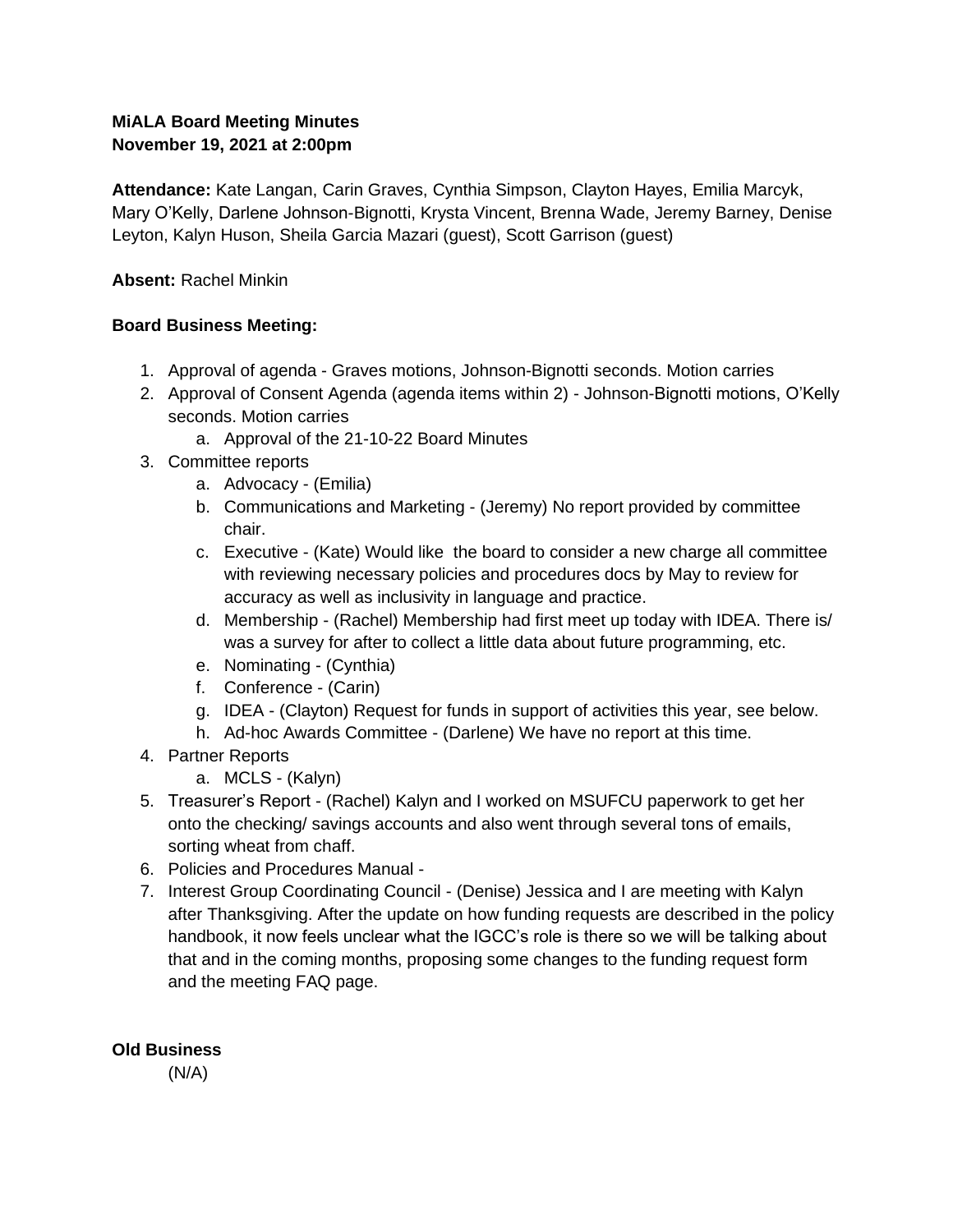#### **New Business**

1. IDEA request for funds in support of activities this year, see below, building momentum from last year.

Wade proposes evaluating each portion of the proposal separately.

a. Funded memberships

Strong interest in membership from students.

Wade suggests possibly removing barrier of charging for student memberships altogether. Barney agrees. Hayes notes that student memberships are \$20, and that in his past experience as treasurer indicates MiALA doesn't make much off of student memberships.

Leyton suggests free conference attendance for students. Johnson-Bignotti suggests a free/reduced membership rate for new professionals. Langan asks about conference costs altogether.

Garcia Mazari indicates that folks often don't apply for scholarships because they feel they don't need it as much as someone else might.

O'Kelly points out that this discussion point has led to a broader discussion of fee structure. But this is a broader discussion and requires examining fiscal health of organization.

Langan asks how students would apply, what the outcome or possible outputs might be.

Garcia Mazari answers that they were trying to make application as low-barrier as possible, adapting questions from ACRL. 8 people applied and qualified (for 10 awards) last year so no difficult choices had to be made. An evaluation would be great, especially if this was for the conference. Intention was/is to provide funding with fewest strings attached.

Hayes notes that we've offered conference scholarships in the past, and Wade points out that we often have had difficulty getting enough applicants for those. Marcyk recalls a program she was involved in which just had an optional debrief attached to conference scholarship.

Hayes motions to approve the proposal as written, Johnson-Bignotti seconds. Motion carries.

b. Workshops

Building off of interest expressed during IG meetings last year. Would like to bring in someone with broader/deeper expertise in education. Plan would be to have this session during the annual conference. Possibly as a post-conference activity.

Marcyk asks if there would be an attendance fee to members.

Garcia Mazari says this was discussed with the Conference Planning Committee and that a fee could be levied if need be.

Hayes mentions that free sessions often have issues with attendance; more people register than end up attending. But ideally this should be a free event. Graves notes that some sort of incentive could be provided.

Johnson-Bignotti says we could say that the event is "included in conference attendance".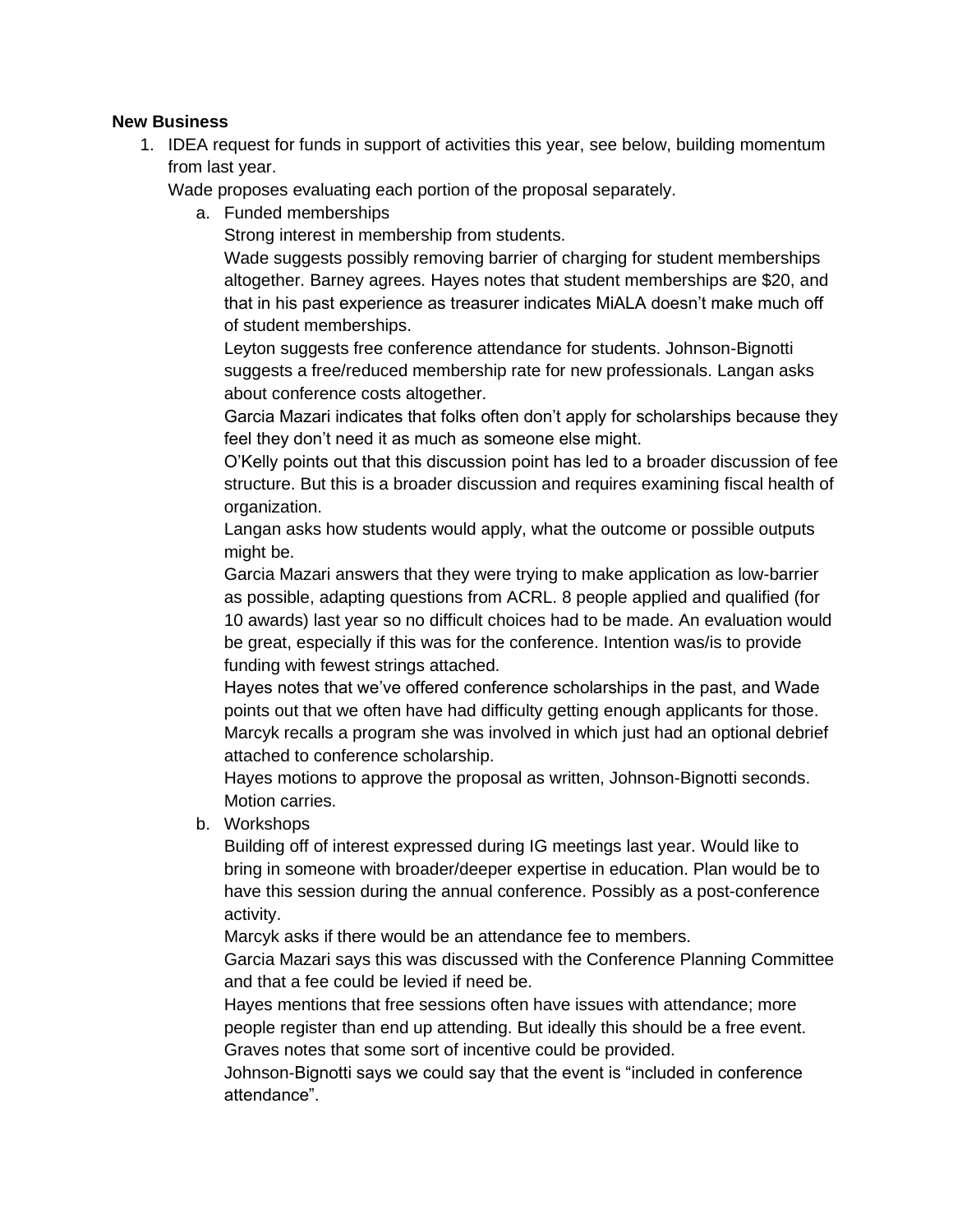Langan asks if the speaker would have a cap on number of attendees and room capacity.

Garcia Mazari says the estimate of \$500 per session was for 30-50 people. She isn't as able to estimate room capacities. We could charge \$5-10 and MiALA would cover whatever isn't recouped.

Langan notes we'd want to avoid agreeing to that until we know how much the speaker would cost.

Hayes suggests holding the session during the conference instead of as a postor pre-conference activity. Johnson-Bignotti agrees.

Graves notes the conference is Tuesday/Wednesday, with a reception on Monday night. Not sure what the plan is for Wednesday, how late the conference would have the space booked.

Marcyk brings up that the second day being Wednesday might solve this issue. This could be billed as a part of the conference on Wednesday.

If we were to do this NOT part of the conference, Garrison suggests the Hannah center.

Garcia Mazari expresses concerns over moving it away from the conference as that would require attendees to travel.

Langan is looking at the venue agreement we've signed with the venue to establish the schedule.

Leyton notes that we should have time after the conference ends, probably lunch, would give about 4 hours to hold the session.

Hayes voices his approval of approving the request and trusting the IDEA and conference planning committees.

Johnson-Bignotti motions to approve the proposal as written**,** Hayes seconds. O'Kelly suggests we amend that this is not tied to the conference necessarily. Hayes motions to approve with this amendment. Johnson-Bignotti seconds. Motion carries.

#### c. Review of bylaws/MiALA structure

Currently existing review from IDEA committee of bylaws through that lens. Seems like the bylaws need to be updated anyway. Seemed logical to bring in an outside reviewer to do/contribute to this work.

i. Would like the board to consider a new charge all committees with reviewing necessary policies and procedures docs by May to review for accuracy as well as inclusivity in language and practice.

Garcia Mazari notes that the intention to start with the bylaws was because it was the logical place to start. Perhaps instead, with the intention of reviewing the bylaws more broadly, the IDEA committee could start with other work. Looking at the web presence, mission statement, etc. Garcia Mazari also points out that the mission statement is less than explicit about MiALA's support of IDEA efforts, it requires a click through to the ACRL values.

O'Kelly is fully in support of a task force to review all of the different artifacts that MiALA has. We should table anything involving an outside reviewer until we have a better idea what we need to focus on.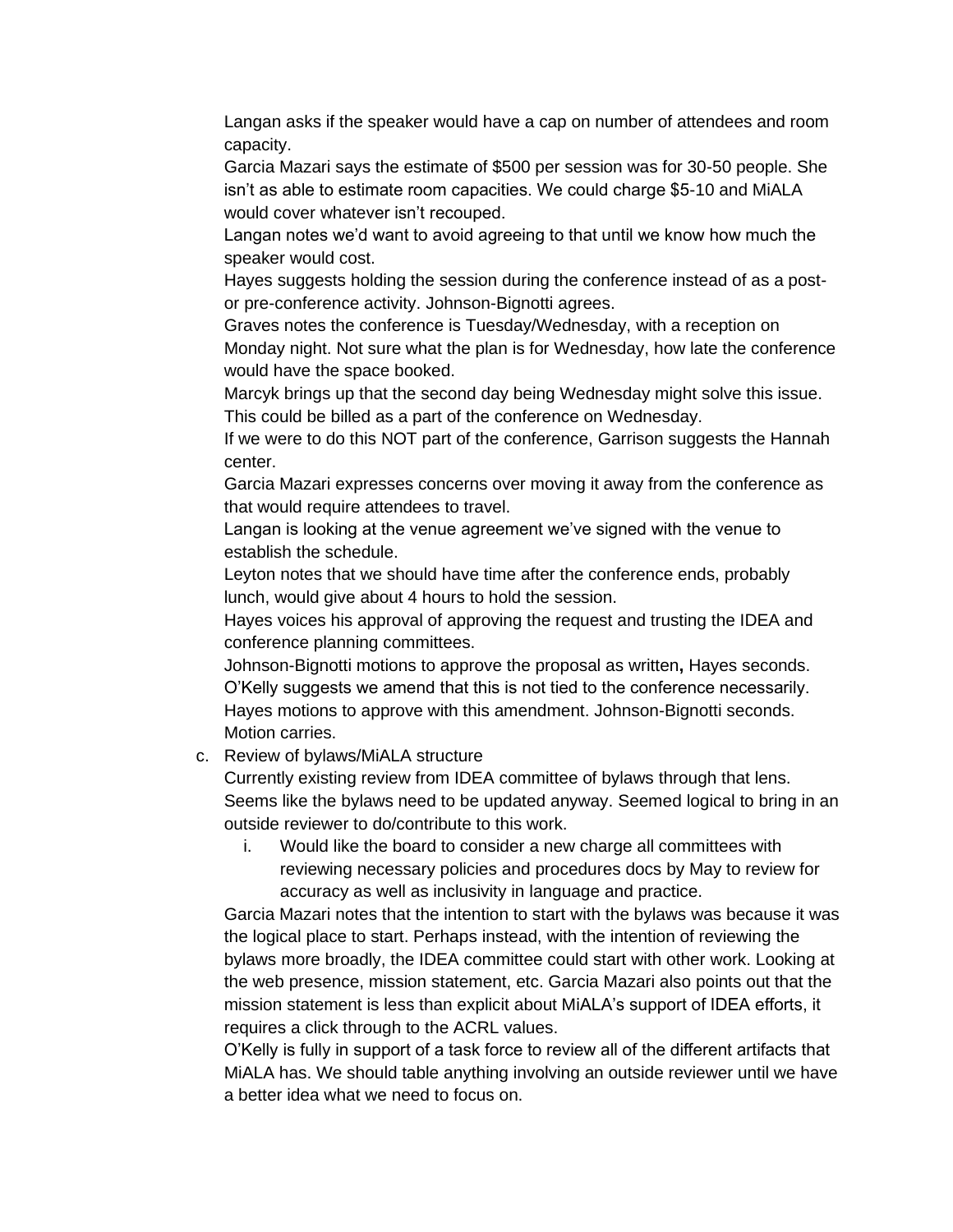Garcia Mazari expresses reservations about asking for free/volunteer labor in charging a volunteer task force with this idea.

Leyton highlights the benefits of having an outside reviewer. Barney is also in favor of having an outside reviewer.

Langan feels we are not at a good place as an organization, especially with the workload on Huson, and we don't want to overwhelm her with duties. Langan proposes that we wait until the summer until moving forward with any external reviewers. She suggests we approve and set a specific start date for after the conference.

Wade expresses that we should table this idea and come back to it once we have a better idea of where things are going.

Hayes suggests we table the motion but have someone from the IDEA committee be involved in the planning process.

Langan would really like to commit to this at this time.

Hayes asks Garcia Mazari and Leyton how they feel about the different options or ideas that have been presented.

Leyton is in favor of approving to get the ball rolling and getting the organization committed. The IDEA committee is already committed to the "pre-work".

Garcia Mazari notes that the IDEA committee can only get some of the work done. They are happy to support the larger effort in some way.

Graves would like to wait until we have a better idea of costs. Wade agrees. Garcia Mazari notes that the scope of what's needed is larger than what the IDEA committee realized. Leyton agrees, pointing out that the procedures manual, etc. haven't been touched in four years.

O'Kelly suggests the following:

"The Board formally recognizes and supports the IDEA Committee's project to initiate an internal review of MiALA web, policy, and other documents through an anti-racist lens in order to improve the inclusivity and equity of the organization."

O'Kelly motions to approve the above. Wade seconds.

Hayes recognizes a suggestion from Garrison to amend the above with "during 2022."

O'Kelly motions to approve with the amendment, Wade seconds. Motion carries.

Motion to adjourn: Johnson-Bignotti motions, Graves seconds. Motion carries.

#### **Issue Bin / Future Agenda Items**

● Membership fee structure

#### **Next Board Meetings:**

Fourth Fridays at 2:00pm

- December 17, 2021 (3rd Friday)
- January 28, 2022
- February 25, 2022